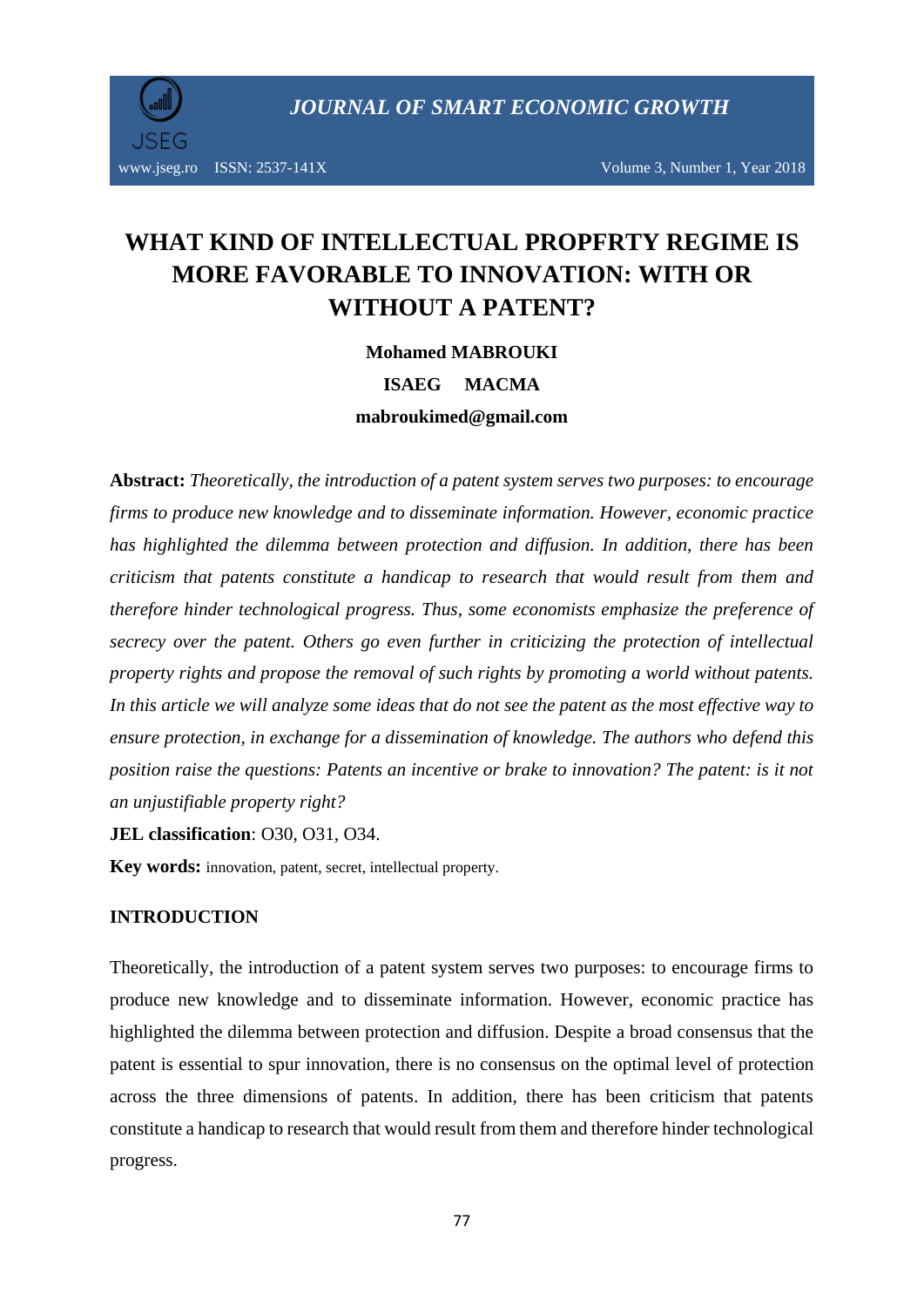

Encaoua et al. (2006) drew three major implications for current policy debates on the patent. First, patents may not be the most appropriate way to protect inventors in order to recover R&D investment costs when imitation is expensive. Second, patentability requirements, such as novelty or non-obviousness, should be sufficiently stringent to avoid patents for inventions of low social value that increase the social cost of the patent system. Third, arbitration between patent characteristics (length, breadth and height) could be used to provide sufficient incentives for inventions with high social value. Beyond these three implications, economic theory also argues for an approach to the design of the patent mechanism, where an optimal patent system could be based on a range of degrees of patent protection, with enhanced protection corresponding to stricter rights.

Contrary to the traditional view of economic analysis which considers the patent as the most appropriate tool to guarantee protection, in exchange for information dissemination, Anton and Yao (2004), Kultti, Takalo and Toikka (2005), Boldrin and Levine (2008), Henry and Ponce (2011) and Henry and Ruiz-Aliseda (2016) emphasize the companies' preference for secrecy over patents. Stiglitz (2008) argues that what motivates people to engage in research projects is not really reflected in the intellectual property regime. Some other economists, including Boldrin and Levine (2002, 2005, 2008, 2011), Henry and Ponce (2011) and Picron (2017), go even further in criticizing the protection of intellectual property rights and propose the removal of such rights by promoting a world without patents.

Thus, we question the place of the patent in the economic analysis. The questions we ask ourselves: *What kind of intellectual property regime is more favorable to innovation: with or without a patent? Is the patent an unjustifiable property right?*

#### **1. THE PATENT PROMOTE INNOVATION FOR THE BENEFIT OF GROWTH**

Patent policy aims not only to protect industrial property, but also to create incentives for innovation and thus encourage companies to invest more in research and development. This policy should not consider excessive protection and constitute a barrier to the dissemination of knowledge. Indeed, by privatizing the knowledge of innovations, excessive protection is an obstacle to the dissemination of new ideas and a barrier to entry. This could therefore slow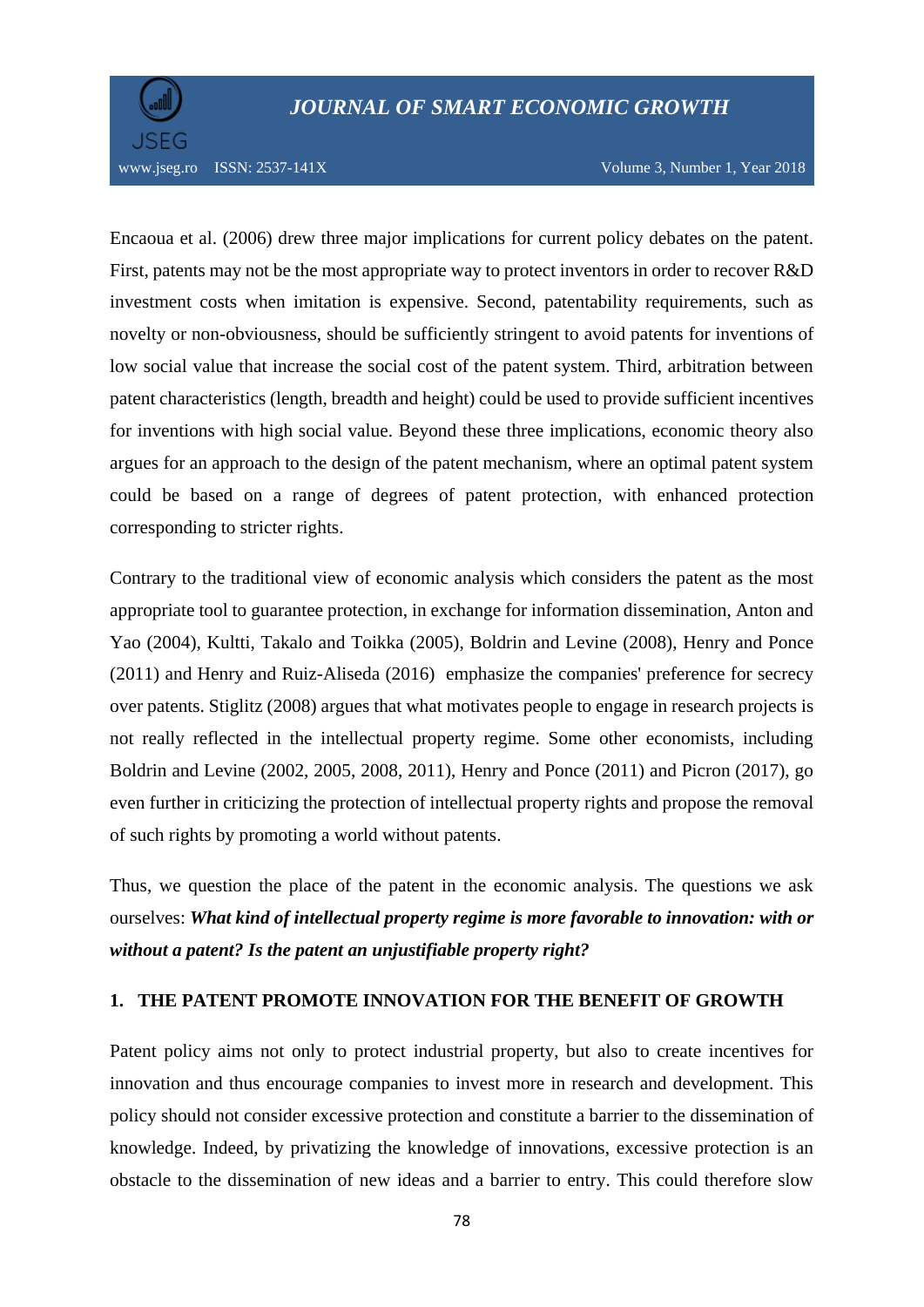

down innovation in the long term.

The choice of a patent policy is faced with a great dilemma between the need for protection of inventions by a patent system on the one hand, and the need for dissemination of knowledge which requires an optimal patent policy that does not the monopoly. How to create sufficient incentives for innovations without hindering their diffusion?

The introduction of a patent policy has a dual purpose: to protect innovators in order to encourage them to produce new knowledge and disseminate information. These two objectives are contradictory. Balance is tricky to find. This raises the question of the optimal level of patent protection.

Several patent policies are conceivable according to the three characteristics of legal protection (length, breadth, height). The study of the role of patent policy on growth involves the analysis of the different methods, two types of work having apprehended these three dimensions of the patent.

## **1.1. New theories of growth**

New theories of growth or endogenous growth have generally represented the patent in a rather abstract way. The literature on endogenous growth based on innovation shows two main families of models: the first brings together models of horizontal differentiation where innovation increases the range of intermediate products used in the production of the final good. The second groups vertical differentiation models where new innovations replace old ones. It relates to the quality of the products; that is, higher quality products replace substandard products. Some models of endogenous growth represented innovation in these two demerits: vertical differentiation and horizontal differentiation.

The expansion model of the number of Romer varieties (1990) is based on the assumption of knowledge dissemination by the patent office. Technical progress is determined by the effect of research and development activity generated by companies and protected by a patent of infinite duration.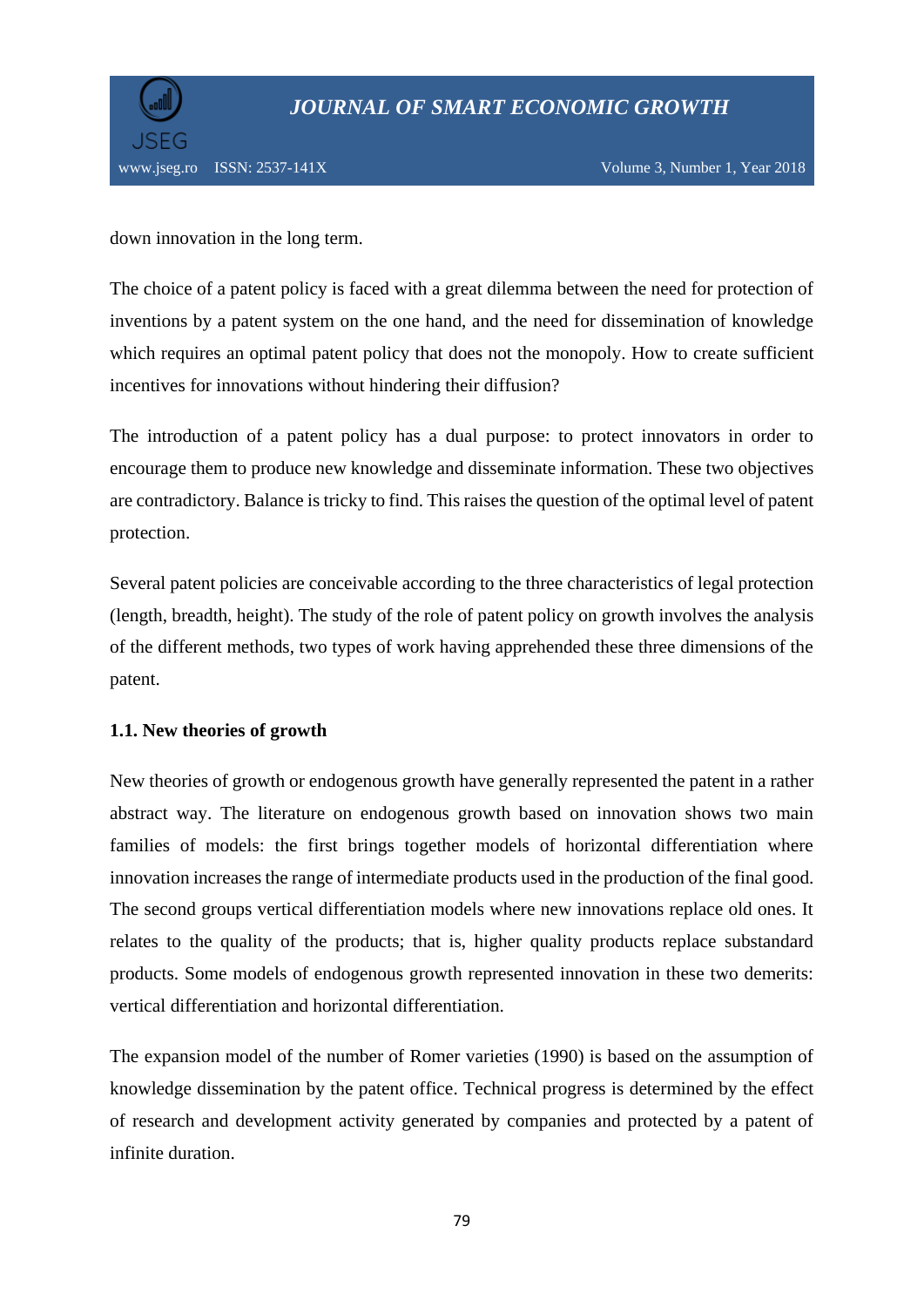

Such modeling of an infinite length of protection does not allow the patent (and its characteristics) to be considered as an instrument of economic policy.

For example, Grossman and Helpman (1991) considered that the hypothesis of an infinite patent life is equivalent to the independence between knowledge and the life of patents.

Michel and Nyssen (1998) introduced a limited patent life as part of a variety model at Grossman and Helpman (1991).

The work of Grossman and Helpman (1991) and Aghion and Howitt (1992) gave rise to a category of models that incorporate a qualitative representation of innovation. This category of so-called "creative destruction" models has its origins in work on the patent race.

In the context of both horizontal and vertical differentiation of products, Caballero and Jaffe (1993) have developed a model that constitutes a significant both theoretical and empirical contribution to establishing the patent length as a tool for innovation. policy for innovation and growth. These authors have shown that the patent system can play an important role in disseminating new ideas; where the information contained in patents ensures the rapid access of researchers to new knowledge.

All these models have focused the analysis on the length of the patent as the only instrument of public policy. But lifespan is not the only way proposed by the endogenous growth literature. An important part of this literature is devoted to determining the optimal arbitration between the length and scope of the patent: the arbitration between length and breadth, the arbitration between length and height and the arbitration between length, breadth and height. According to these types of models, a decrease in the length of the patent can be offset by an increase in the legal scope. Hence the introduction of the possibility of substitutability (arbitrage) between the three dimensions of the patent.

In order to determine an optimal combination of patent length and breadth, Segerstrom (1991) considered that economic growth is fueled by both innovation and imitation. He introduced imitation as an alternative to innovation and integrates it into the research sector. In this model, the patent system makes it possible to remunerate innovation and then imitation through a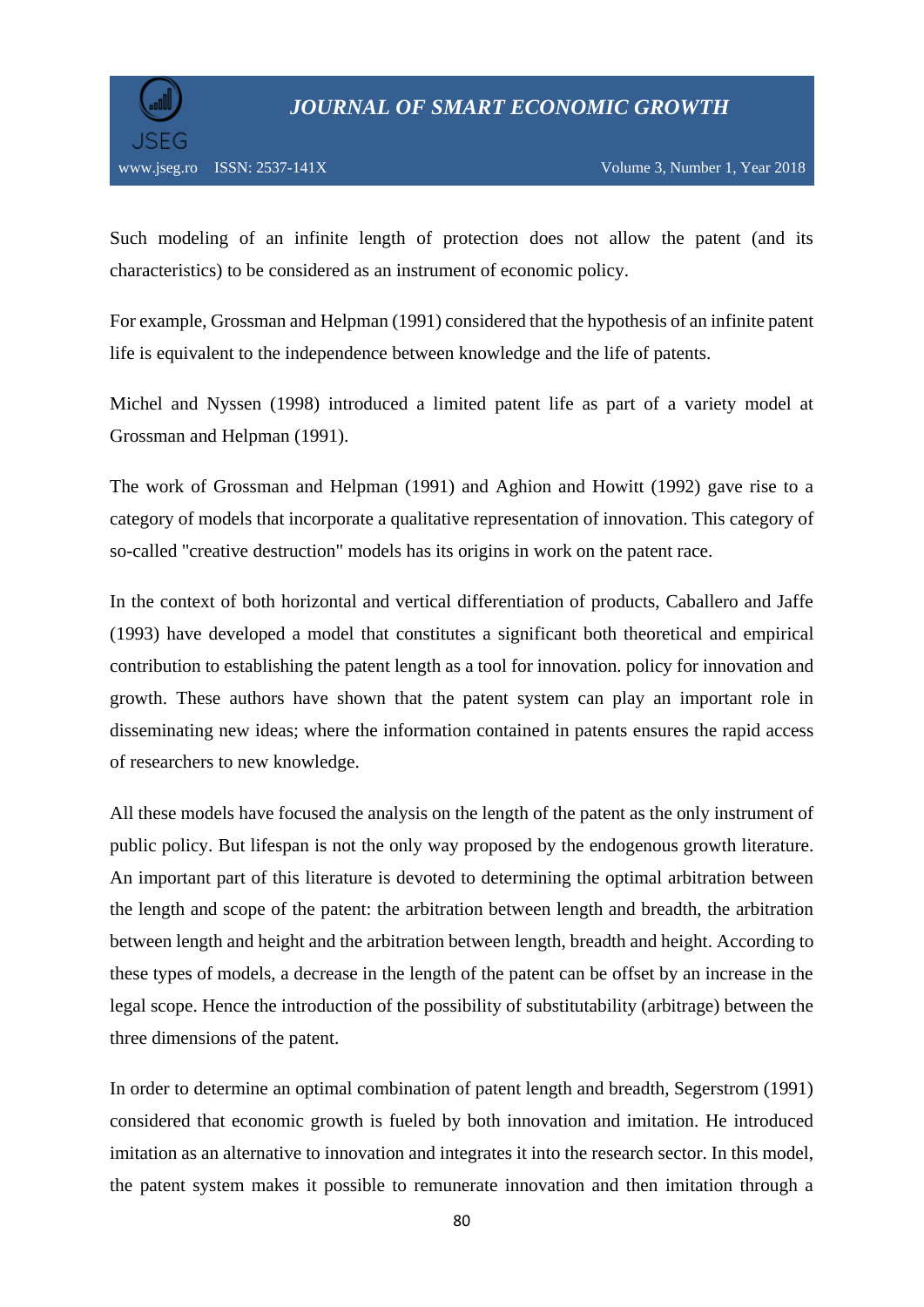

license agreement between the innovator and the imitator.

In the framework of an endogenous growth model at Grossman and Helpman (1991), Li (2000) and (2001) addressed, successively, the question of arbitration between the length and the height of the patent then the arbitration between length, breadth and height. He developed his model (variety / quality) by introducing the concept of the license agreement.

#### **1.2. Microeconomic or industrial economy models**

Microeconomic models or industrial economics, represented the patent in a rather rich and detailed way. These models provided important models of innovation at the microeconomic level; such as horizontal differentiation since Hotelling (1929) and vertical differentiation since Chamberlin (1933).

The main formalizations of the lifetime or length of the patent have been proposed by Nordhaus (1969) and Scherer (1972). Nordhaus (1969) has studied the question of choosing an optimal level of protection conferred by the patent over time in terms of economic policy. The life of the patent is considered an exogenous factor. Nordhaus's (1969) model is static and does not assess the dynamic efficiency of a patent system.

Other works consider that the length of the patent can be flexible (is not exogenous). The modular aspect of the life of the patent is introduced thanks to the notion of renewal. In fact, innovators must pay a renewal fee to maintain their patents. Thus, the renewal determines the effective life of the patent.

The question of arbitration between the length and the breadth of the patent was the subject of the models of Gilbert and Shapiro (1990), Klemperer (1990) and Gallini (1992).

Gilbert and Shapiro (1990) discussed arguments to prove that the patent can be a policy instrument to reward innovations. They have provided the conditions under which the optimal policy of an infinite lifetime patent with a breadth adjustment allows the reward required for innovation. However, these rewards require the creation of market power, which causes some loss of well-being. Hence, the origin of the debate on patent policy which consists of studying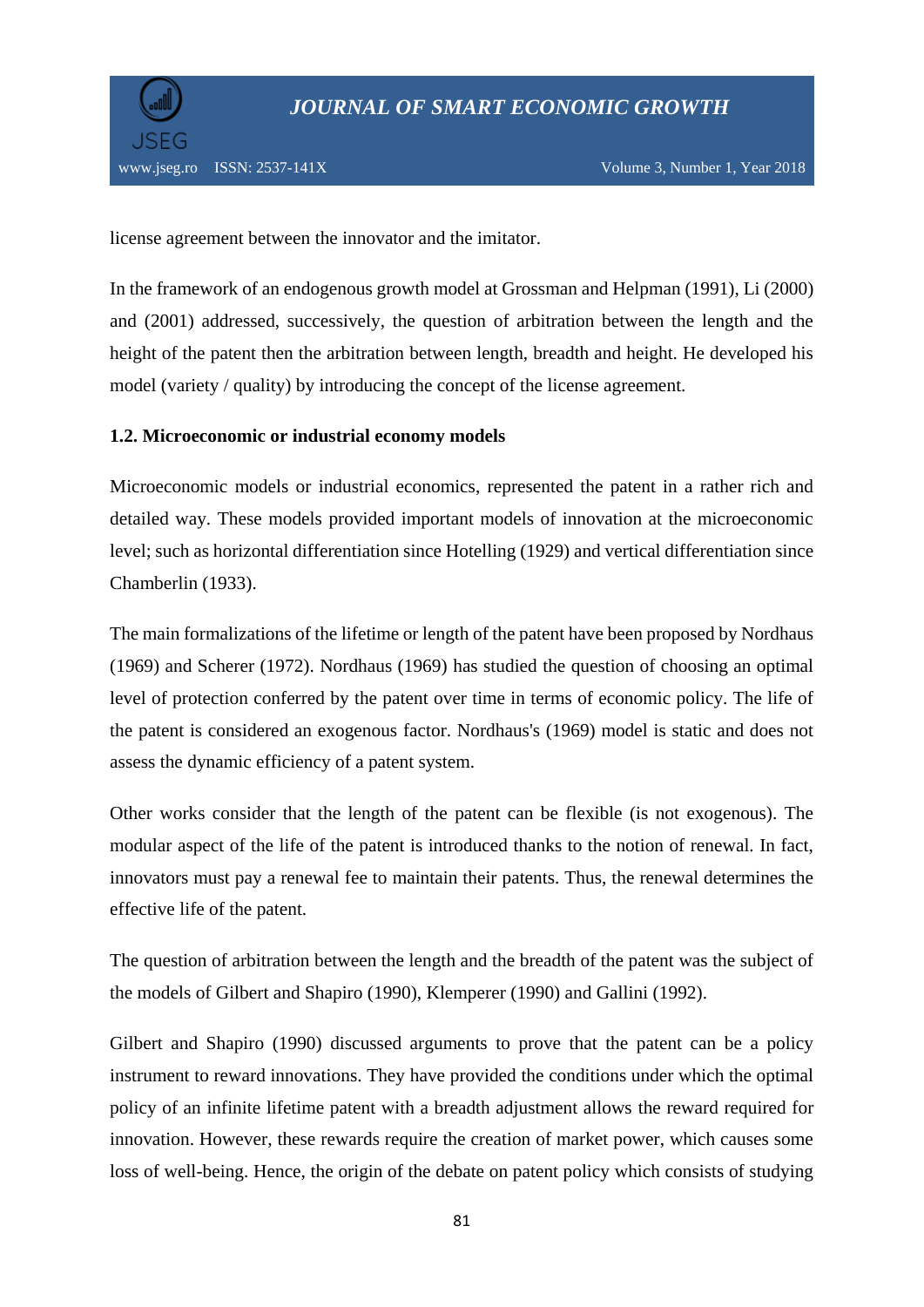

the arbitration between the dynamic efficiency and the static inefficiency attached to the patent.

Klemperer (1990) discussed the possibility of minimizing all losses resulting from the introduction of patent protection by playing on the duration- breadth combination of the patent.

By focusing on the optimal patent policy in the presence of costly imitation possibilities, Gallini (1992) has modeled the incentive to imitate according to the life of the patent.

The issue of arbitration between the length and the height of the patent has been the subject of several works:

Matutes, Regibeau and Rockett (1996) defined the scope of patents by the number of different applications protected by the same patent. They focus on protecting fundamental innovations.

Manna (1992) presented a model in which height is implicitly represented by a minimum level of patentability that refers to a minimum investment in research and development necessary for an invention to be patentable by the patent office. Patent design is considered in this model as a two-player game (a leader and a follower) in which the patent office sets, in an endogenous way, the rules of the game.

The Hunt model (1999) aims to show that the novelty requirement can be used as an instrument of economic policy.

O'Donoghue, Scotchmer and Thisse (1998) discussed the possibility of arbitration between the length, breadth and height of the patent. They considered that a priori determination of the optimal life of a patent without taking into account its breadth and height characteristics leads to false results. In this model the characteristic breadth is modeled in such a way that the statutory life coincides with the effective life.

To date, we have developed work that considers the patent as the most appropriate tool for technology transfer and investment incentive in R&D. In the following sections we will analyze some ideas that do not see the patent as the most effective way to ensure protection, in exchange for a dissemination of knowledge.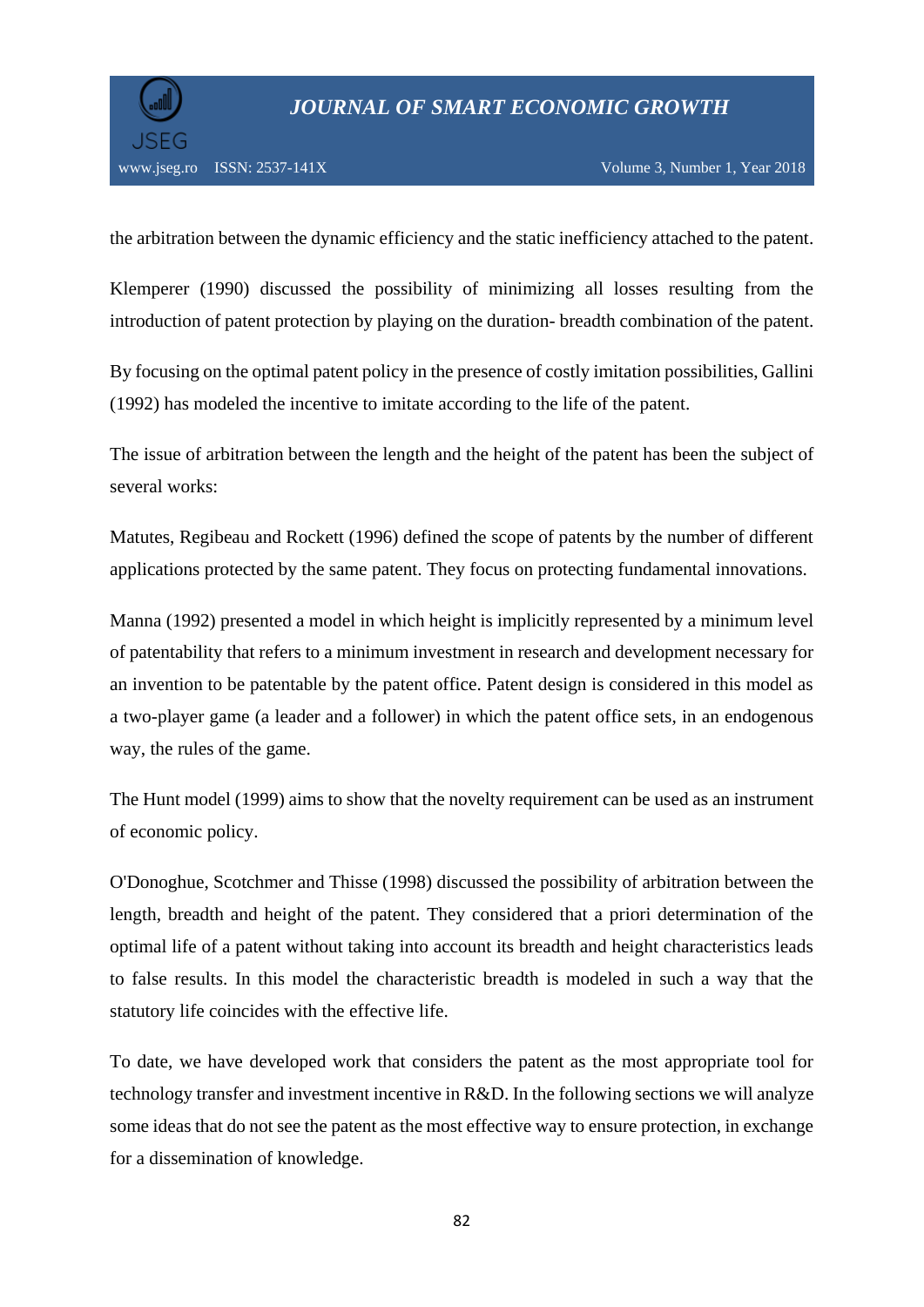

## **2. THE INDUSTRIAL SECRET AN ALTERNATIVE TO THEPATENT TO PROTECT AN INNAVATION**

The standard economic literature on intellectual property has long neglected the issue of the decision to patent or keep the secret. Indeed, we find that in patent racing models, innovation necessarily leads to obtaining a patent. Some studies examine the trade-off between secrecy and intellectual property protection when there are several competitors in a market (Anton and Yao (2004), Kultti, Takalo and Toikka (2005), Boldrin and Levine (2008), Henry and Ponce (2011) and Henry and Ruiz-Aliseda (2016)).

#### **2.1. The model of Anton and Yao (2004)**

Anton and Yao (2004) model patent protection, while considering several sources of uncertainty and costs (monitoring costs and uncertainty about the outcome of the legal action). Their model provides the opportunity to distinguish between the decision to patent on the one hand and the voluntary distribution of non-patented information on the other. The secret takes here the status of a protected decision that can be less risky than the patent. However, in Anton and Yao (1994), the model avoids the possibility of patent protection and assumes that companies cannot observe the quality of the invention ex ante. In a context characterized by incomplete information, this model shows how an inventor can make gains without resorting to patent protection.

The counterpart of granting patent protection is the disclosure of all the information needed to fully replicate the innovation. However, the dissemination of information facilitates the imitation of this innovation; and only the protection granted, enforced by legal action, and prevents imitation. Anton and Yao (2004) take into account the uncertainty of this protection and the certainty of patenting costs. The model therefore incorporates three essential characteristics in this context: innovation creates asymmetrical information, innovation often has only limited legal protection, and disclosure facilitates imitation. The question then is: how should an innovator manage its intellectual property when confronted with limited intellectual property rights and possible imitation? The result is an arbitration. Arbitration between what must remain secret and what must be disclosed (with and without legal protection).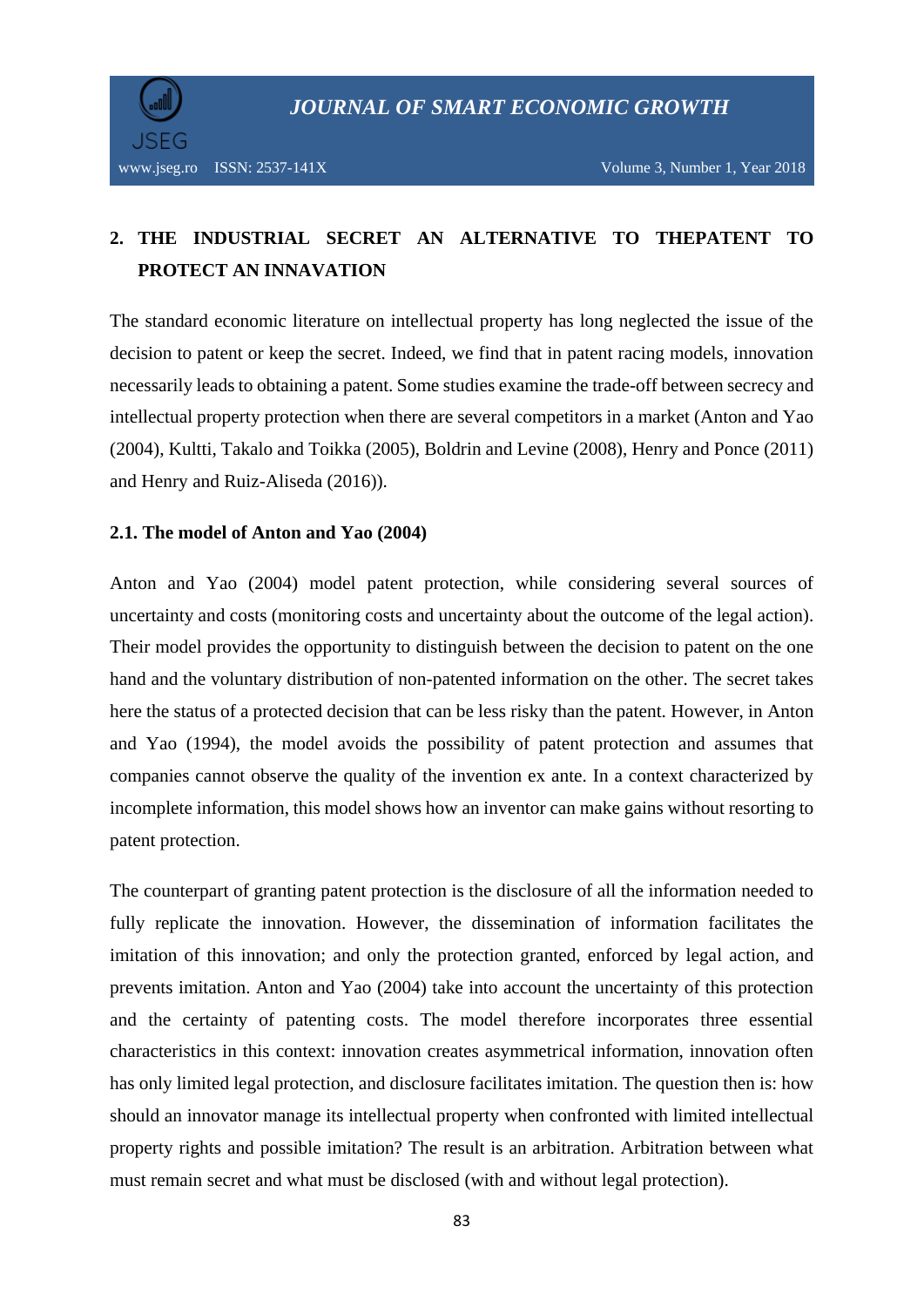

Whereas Scotchmer and Green (1990) and Gallini (1992) treat the decision to patent or not as a binary choice in which the information is fully disclosed and there are no incomplete information problems; Anton and Yao (2004) review imitation patenting, disclosure and infringement decisions based on incomplete information. Assuming that the disclosure provides competitors with usable information and focuses on the innovator's decision regarding the amount of innovation to disclose, their model is particularly relevant to a particular type of secrecy effectiveness. Indeed, by choosing the part of the information to be disseminated, the innovator directly and effectively controls the behaviors of the potential imitator.

Anton and Yao (2004) find that the amount of information disclosed on an innovation is a decreasing function in relation to the importance of this innovation. They show the existence of a balance: with total patent protection in the case of a small innovation; with partial protection for a medium-sized and unprotected innovation but with partial disclosure of information in the case of major innovation.

In a more recent article, Anton and Yao (2005) introduced in their analyzes the "lost" profits of the patentee, defined as the profits that would have been made in the absence of counterfeiting. They show that in equilibrium, counterfeiting can take two forms: a "passive" form in which the lost profits of the patentee are null and an "aggressive" form where they are positive. Anton, Greene and Yao (2006) show that weak patents have strong implications for competitive behavior. Thus, while further encouraging secrecy to protect innovation; weak patents create key economic decisions about the conditions of private information.

Anton and Yao (2008) examine the sale of intellectual property between a seller (S) and two potential buyers (A and B). All parties are risk-neutral and seek to maximize expected payoffs. The model has five steps. In the first stage, the seller makes a private draw of the innovation and then publicly indicates whether the right to bring an expropriation action is maintained or removed. In the second step, after observing this choice of protection, each buyer decides whether or not to participate in the auction. In the third step, the seller makes a first disclosure to any buyer participating in the auction. Then, the buyers choose the possible contractual offers to be made to the seller; the seller decides whether or not to accept an offer and disclose any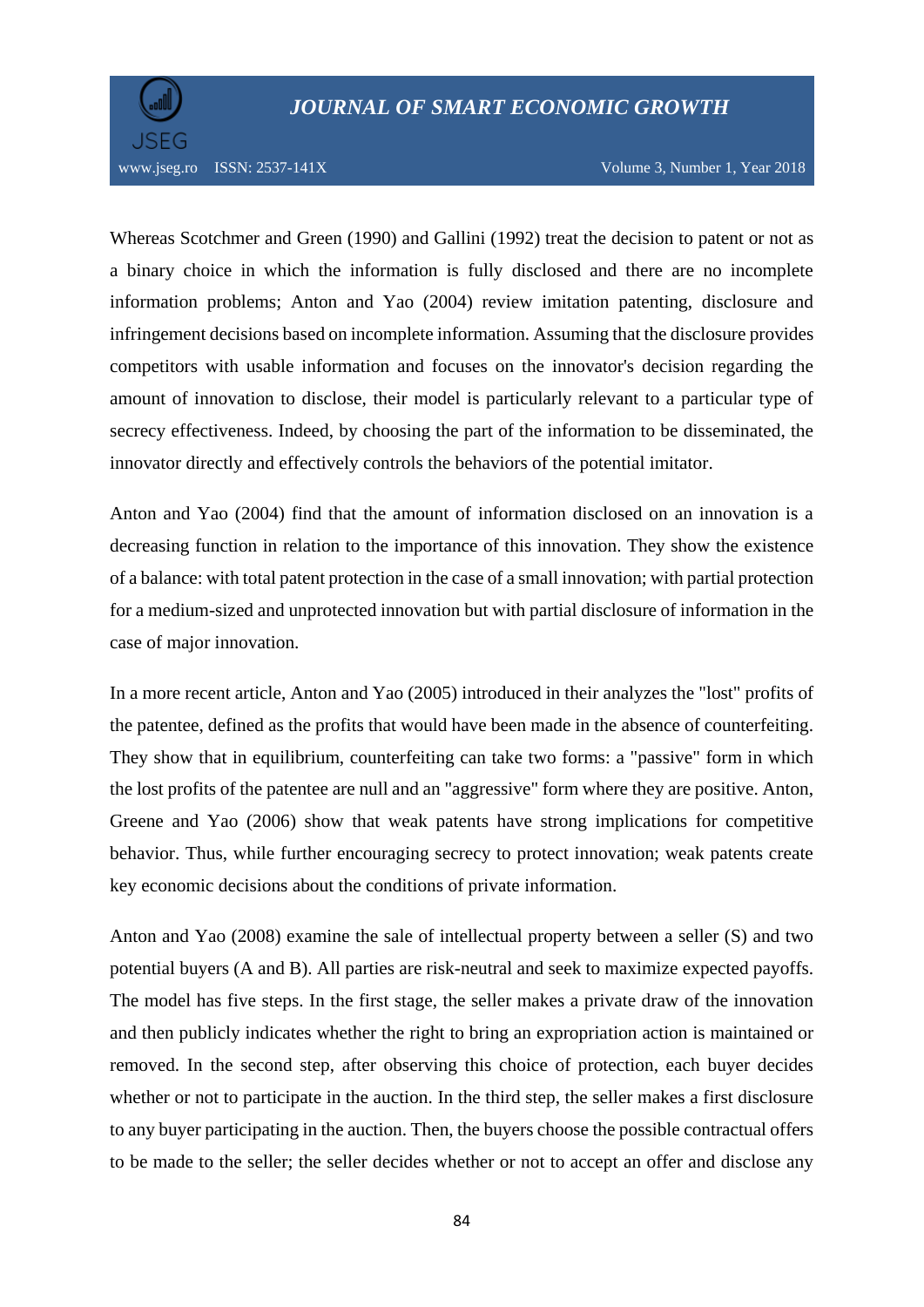previously undisclosed knowledge. Finally, uncertainty is resolved, market results are achieved and contracts are enforced.

## **2.2. The model of Encaoua and Lefouili (2010)**

In a study on the strategic choice of an innovative company, Encaoua and Lefouili (2010) develop a model close to Anton and Yao (2004). They modeled the possibility of patenting innovation or keeping the secret, in order to answer the question: under what conditions a patent is preferable to the trade secret for a process innovation. This model assumes that:

- the size of process innovation, measured by cost reduction, is directly observable;
- a patent reveals technological information that lowers the cost of imitation compared to the situation in which the innovation is kept secret.

They consider that the choice of patenting can expose the innovator to a higher level of imitation or a lower level, because the level of imitation does not only depend on the cost of imitation, but also two other crucial parameters: the size of the innovation and the strength of the patent.

The results show that for a given innovation size, the strength of the patent and the relative cost of imitation generally act as strategic substitutes. An increase in one of these parameters must be offset by a decrease in the other in order to maintain the same value of the innovator's profit. Larger innovations are the most likely to be kept secret while smaller ones are still subject to patent protection. For intermediate-sized innovations, they are only patented if the probability of invalidation is sufficiently low.

## **3. A WORLD WITHOUT INTELLECTUAL PROPERTY**

In recent years, some economists have advanced the idea of a pure and simple abolition of intellectual property rights with a transitional period. The work of Henry and Ponce (2011) suggests that the traditional justification of patent protection is nullified when considering the trade in knowledge. They have shown that the introduction of a knowledge market fundamentally affects the traditional view of the need for patent protection. Boldrin and Levine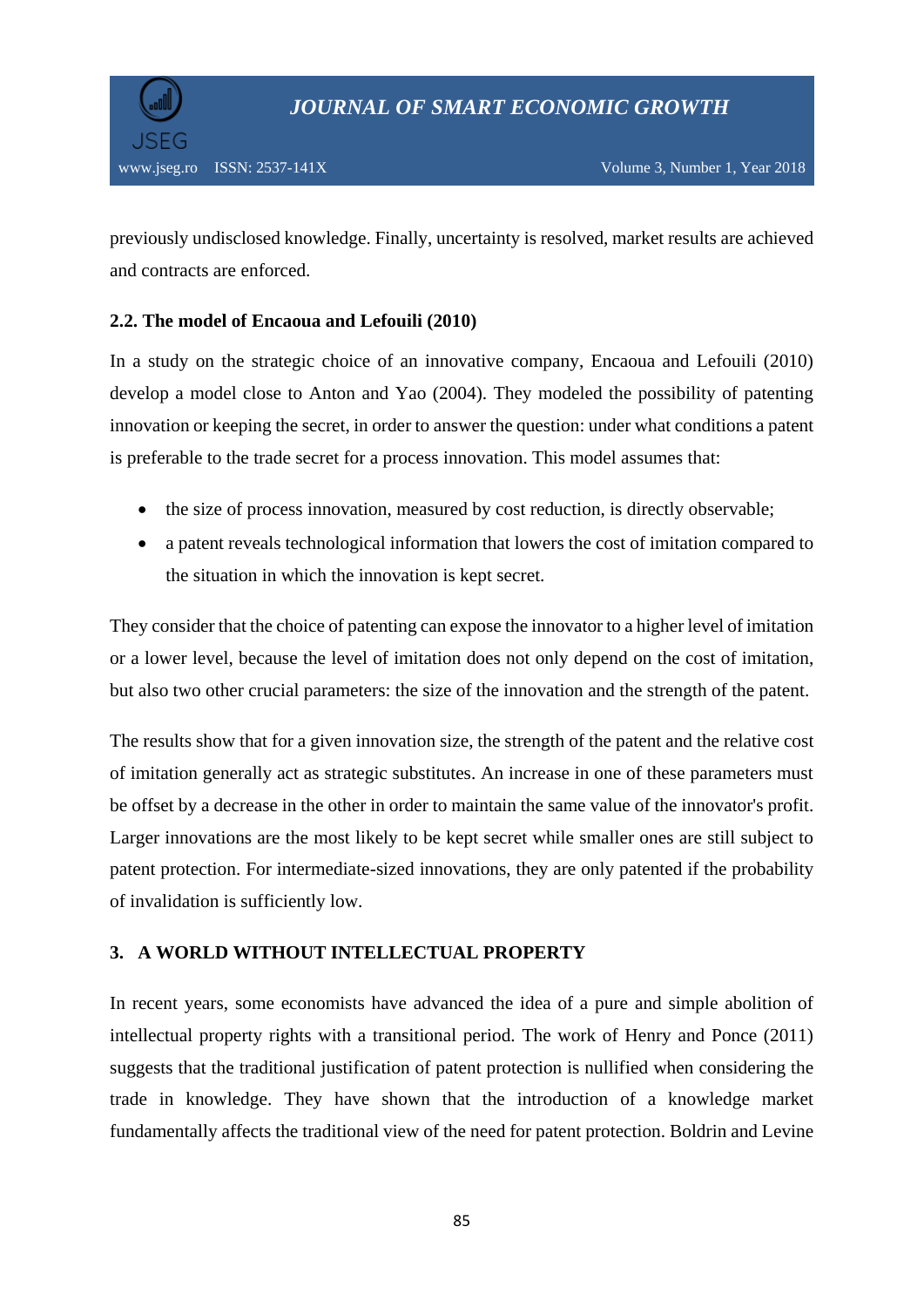

(2002, 2005, 2008, 2011) have also shown that there are sources of income for inventors even in the absence of patent protection.

## **3.1. The model of Henry and Ponce (2011)**

Henry and Ponce (2011) analyze the problem of an inventor who brings to the market an innovation that can be legally copied. The model gives imitators the opportunity to "enter" the market by copying the innovation at a cost or by purchasing from the inventor the knowledge required to reproduce and use the invention.

This work aims to answer the question of Gallini and Scotchmer (2001): are there natural market forces that protect inventors without having to resort to formal protections? They provide the theoretical underpinnings of a natural, intuitive and market-based mechanism that generates substantial rents for inventors in the absence of patent protection. They identify a natural market force based on the dynamic trading of knowledge.

The main results that emerge from Henry and Ponce (2011) show that in equilibrium, potential imitators will obtain innovation by buying knowledge rather than spending duplicate resources on imitation. Also, the inventor chooses optimally to sell knowledge through contracts that allow for subsequent resale by buyers. Thus, the first buyer will compete with the inventor to sell his acquired knowledge to the remaining imitators. Therefore imitators prefer to delay their entry hoping that some of their competitors will trade with the inventor before them, which may lead to a future decline in the price of knowledge. Temporarily, the inventor becomes a monopoly and could receive a reward arbitrarily close to monopolistic profits, even for relatively low imitation costs.

## **3.2. The model of Boldrin and Levine (2008)**

According to Boldrin and Levine, «intellectual property is a propaganda term» used by proponents of copyrights and patents to promote the idea that government-imposed monopolies on ideas and parts of ideas share the same effects beneficial to the property.

In analyzing 24 studies that examined whether the introduction or strengthening of patent protection led to greater innovation, Boldrin and Levine (2008) found that these studies almost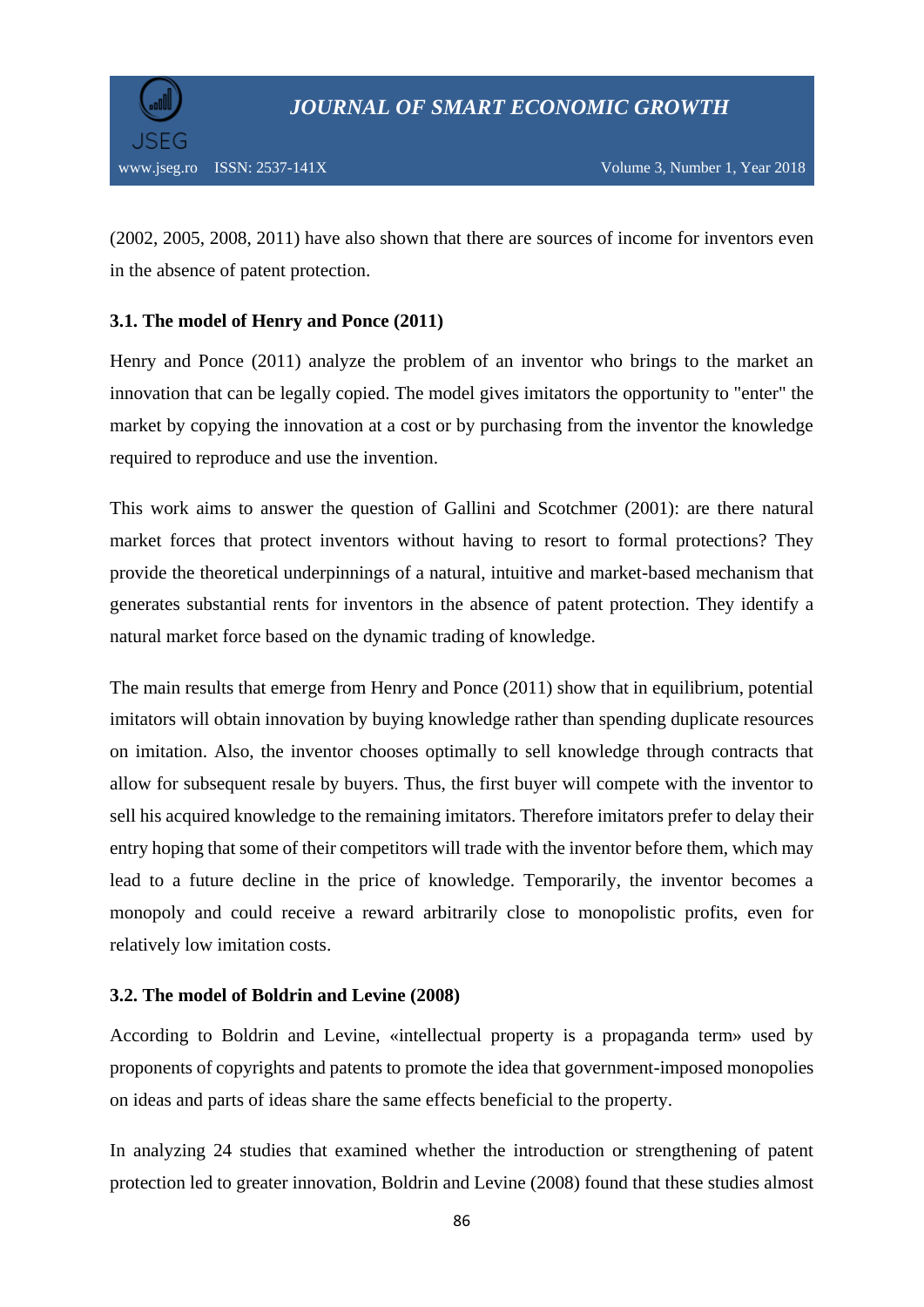

do not find evidence that stronger patent regimes support innovation. They find evidence that strengthening the patent system increases patents! They also noted that in countries where IP regimes are initially weak, the strengthening of IP increases foreign investment flows in areas where patients are frequently used. They also found that in new industries such as biotechnology and software, where innovation thrived in the absence of patents, patents were introduced. This raises the question: has this led to an explosion of innovation? They stated that no economist was able to find a corresponding increase in overall productivity.

In a more recent work, Boldrin and Levine (2011) addressed the question: What kind of intellectual property regime is more favorable to innovation: with or without a patent? Economic theory is incapable of answering this question, because the arguments put forward do not seem instrumental; they can be made for and against patents. For this purpose, these authors reviewed the empirical evidence collected by other researchers and added new evidence. They concluded that the empirical evidence suggests that patents do not promote innovation, but rather delay it. Indeed, there is no objective reason to strengthen patents more than we have already done. They even stressed that it seems urgent to start slowly but surely reforming the entire intellectual property system.

## **CONCLUSIONS AND DISCUSSION**

We discussed how to determine the optimal level of protection across the three dimensions of the patent. While the representation of patent characteristics by microeconomic models is very rich and detailed, innovation-based growth models that have examined with precision how growth can vary with the system of industrial protection are few. The representation of three dimensions of the patent, by these latter models is rather abstract. It should be noted that in most of these models, patents are only indirectly considered.

We have focused our analysis on whether economic theory allows us to draw useful conclusions for what might be an optimal patent policy. Our goal is to extract lessons from modern economic theory on how patent policy can foster the innovation process and affect growth.

Some important conclusions could be drawn from this work: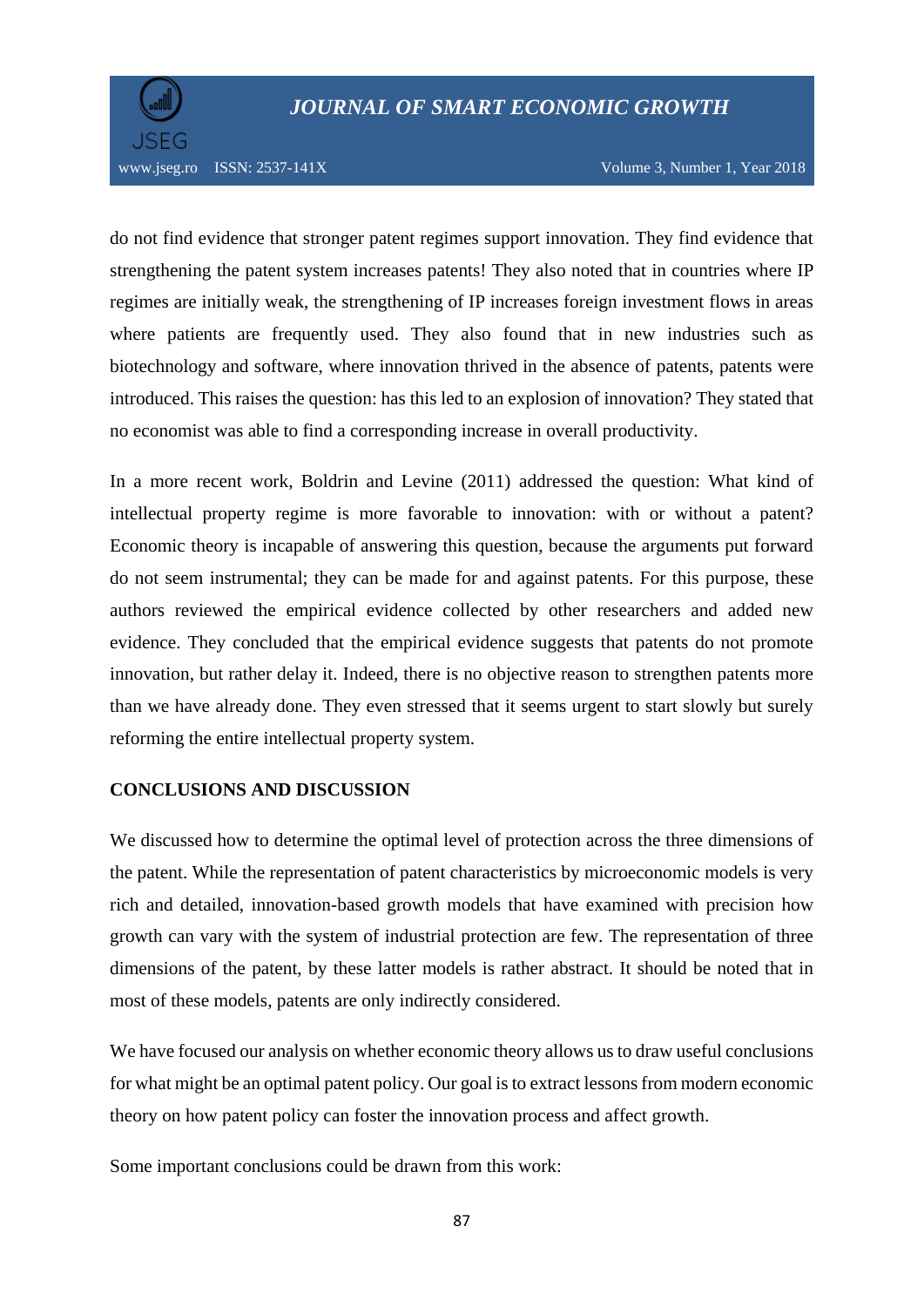

Concerning the main question raised by this study: What kind of intellectual property regime is more favorable to innovation: with or without a patent? Economic theory is incapable of answering this question because the arguments put forward do not seem instrumental; they can be made for and against patents.

Indeed, through the investigation of the economic literature that defends the protection of intellectual property, we find that there is no consensus on the optimal level of protection across the three dimensions of patents. Economic arguments are often highly dependent on the particular characteristics of each model. However, we emphasize that there is, to a large extent, a consensus on a main idea: patent, through the application of these characteristics, can constitute a political instrument in favor of innovation and growth. It is only in recent years that we have been confronted with a body of work that sees the existence of intellectual property rights as unjustifiable. Some of these models even advance the idea of outright suppression of intellectual property rights. It is not strange that this idea can be present in several news articles.

Antoine Picron (2017) in an article « Reforming patents to unlock innovation" discussed the rise of troll patents and the obstacle to competition. He suggested that "society pays a high price for an incentive that gives the inventor little incentive to invent. If they want to release innovation, the public authorities have no choice but to rethink patents in order to adapt them to the changes in the economy of the 21st century ».

For his part Thibault Schrepel (2014), PhD in international competition law, raised the question: patents: a necessary evil? He spoke of a central question: Are patents an incentive or an obstacle to innovation? Hence, the question: is the existence of patents anyway justifiable? He proposed reforming the current system of incentives for innovation by following progressive steps conditioned by the success of the previous ones. The first step is to conduct a comparative study covering different countries, their patent protection system and compare the state of innovation. The aim is to seek to establish a link between the existence of patents and technological advances. In the second stage, a reduction in the length of patents could be considered. Then, it is essential that the patent length is variable. In a fourth step, it is necessary to create a new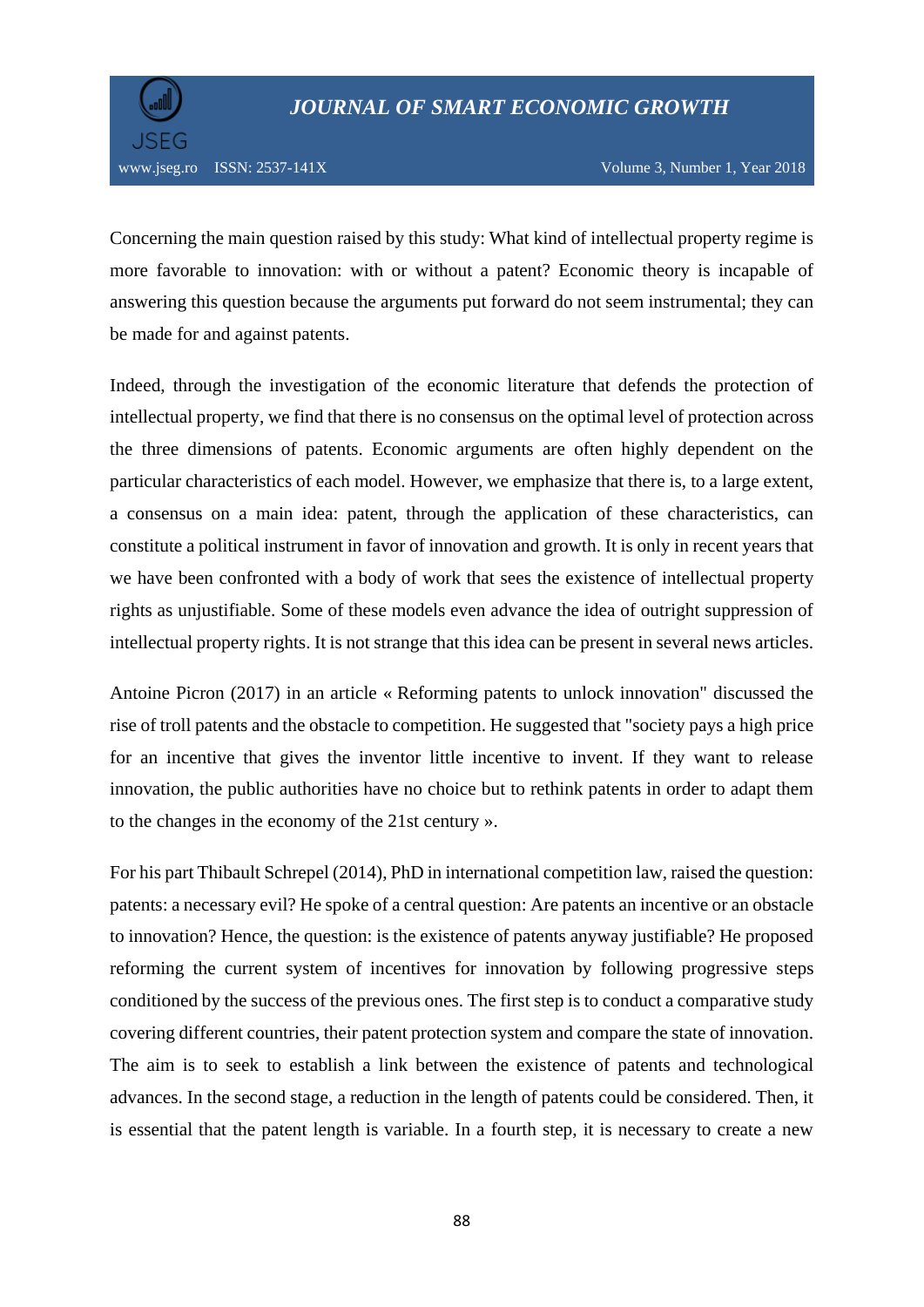

evaluation criterion when granting patents. Finally, according to the results obtained in the four previous steps, it would be possible to envisage a total suppression of patents.

In addition, Stiglitz (2008), winner of the Nobel Prize in Economics in 2001, our innovation system is based on the fundamentals of basic research, and most basic research is carried out in universities and government-sponsored research laboratories. . These researchers are motivated only to a small extent by monetary remuneration. For example, the author concluded that what motivates people to engage in research projects is not really reflected in the intellectual property regime. For him, the question of how we motivate research, as well as the question of how we fund it, needs to be addressed. He suggests that research funding through monopolistic profits may not be the most efficient and equitable way to do it. Stiglitz recognizes the importance of intellectual property rights, but considers that this importance has been exaggerated because they are only part of our innovation system. He noted that intellectual property rights should be considered as part of a portfolio of instruments. Thus, we must strengthen the other elements of this portfolio and redefine our intellectual property regime in order to increase its benefits and reduce its disadvantages. He thinks that this will increase the efficiency of our economy and, most likely, promote innovation.

In a more recent article, Stiglits (2013) noted that intellectual property rights advocates have overemphasized their role in promoting innovation. While most of the key innovations (basic ideas behind the computer, transistors, lasers, DNA discovery) were not profit-driven. But they were motivated by the quest for knowledge. He says resources must be available. But according to him, the patent system is only one way, and often not the best, by providing these resources. Government-funded research, foundations and the price system are alternatives, with major benefits and without the disadvantages of the growing inequality of the current system of intellectual property rights.

Comparing "intellectual property" with physical property David Madore (2002) argues that socalled "intellectual property" is not a natural right. For him the right of "intellectual property", seems to have for the sole purpose to protect the investments of the lobbies which contributed to its perpetual consolidation.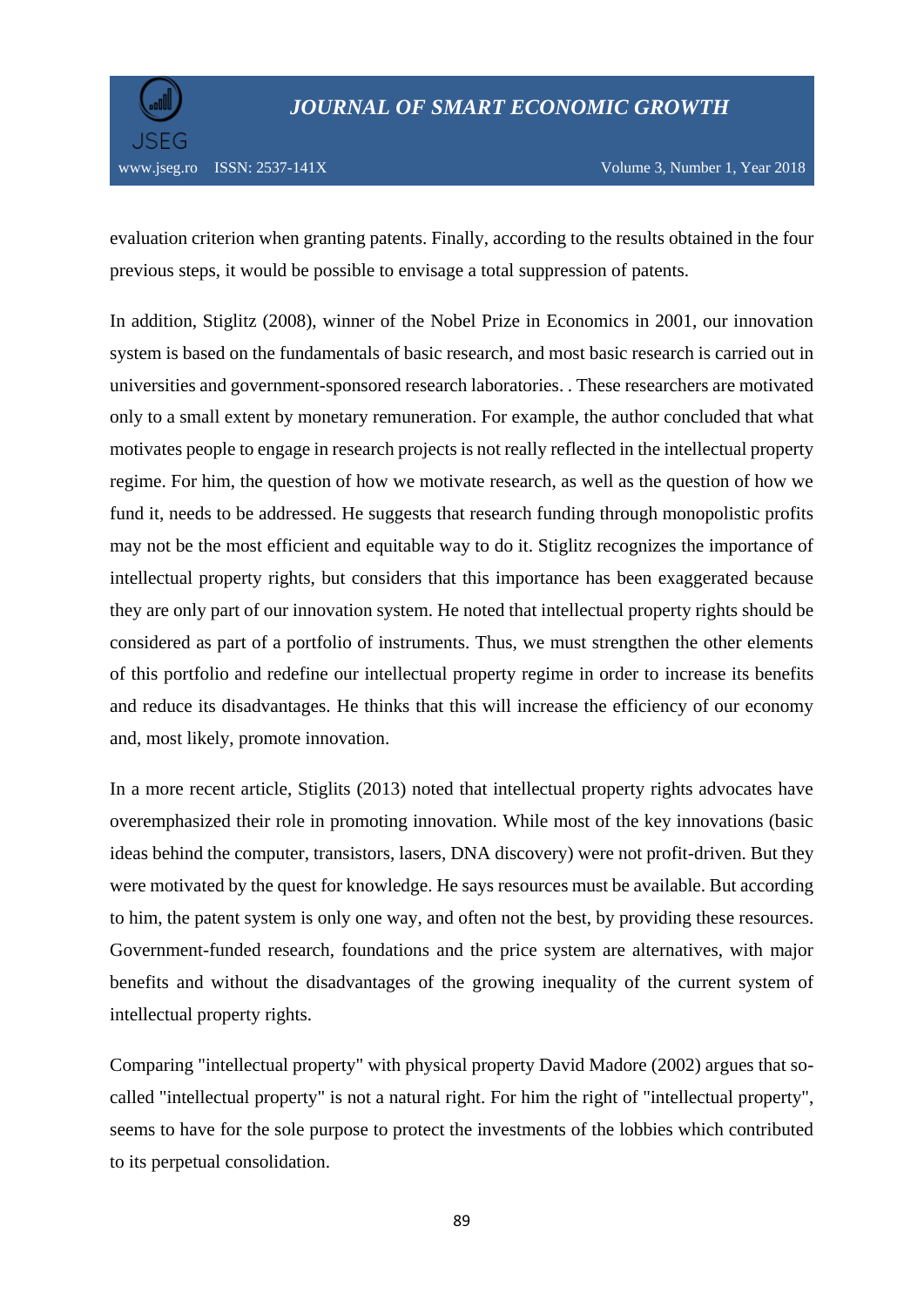

This overview of the economic theory of patents has enabled us to emphasize that the way in which a patent policy can be implemented effectively remains to be studied with particular attention. Enhancing the effectiveness of patents as a public policy instrument to promote innovation and promote economic growth is a key element of the study's further development through the input of decision-makers and specialized institutions.

In conclusion, we believe that we are not only dealing with patent protection as such, but also the effectiveness of the industrial property protection regime in terms of incentives, dissemination and development. Innovation has been a key driver of economic growth and one of the most important factors we are counting on to promote this innovation is the creation and implementation of an optimal patent system. The mission of such a system is to promote innovation and encourage economic growth. By offering monopoly rights for a limited period in space and time, an inventor can recover the costs of R&D investments. This system, through the publication of patent applications and granted patents, is likely to disseminate the new knowledge to the public. However, the effectiveness of an industrial property system depends largely on the particular circumstances in each country. The establishment of a patent system in accordance with an effective national strategy based on the requirements and priorities of each country can promote development and combat poverty. A patent office should be an agent responsible for aspects of innovation policy.

#### **REFERENCES**

Aghion P. and Howitt P. (1992), «A Model of Growth through Creative Destruction», Econometrica, vol.60, No.2, pp. 323-351.

Antoine Picron (2017), «Réformer les brevets d'invention pour libérer l'innovation», Contrepoints.org

Anton, James J., and Dennis A. Yao. (2008), «Attracting Skeptical Buyers: Negotiating for Intellectual Property Rights», International Economic Review 49 (1): pp. 319–48.

Anton James J. , Greene hillary and Yao Dennis A. (2006), «Innovation Policy and the Economy», [NBER Books](https://econpapers.repec.org/bookchap/nbrnberbk/) from [National Bureau of Economic Research, Inc](http://www.nber.org/).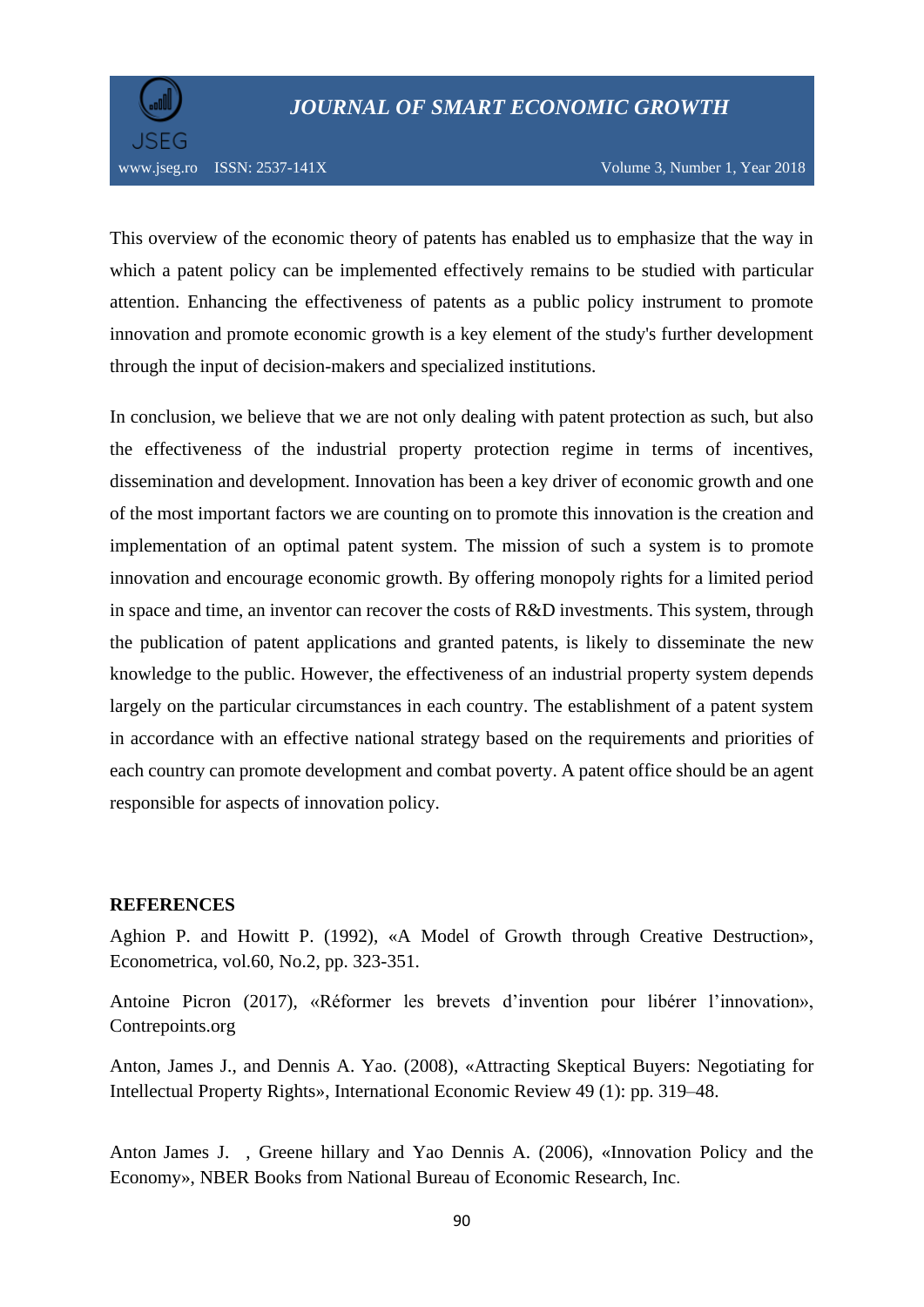

Anton James J. and Yao Dennis A. (2005), «Markets For Partially Contractible Knowledge: Bootstrapping Versus Bundling», [Journal of the European Economic Association,](https://econpapers.repec.org/article/tprjeurec/) 2005, vol. 3, issue 2-3, pp. 745-754.

Anton James J. And Yao Dennis A. (2004), «Little patents and big secrets: managing intellectual property», RAND Journal of Economics Vol. 35, No. 1, Spring 2004 pp. 1-22.

Anton, James J., and Dennis A. Yao. (1994), «Expropriation and Inventions: Appropriable Rents in the Absence of Property Rights», American Economic Review 84 (1): pp.190–209

Arrow, K. J. (1994), [«Methodological individualism and social knowledge \(Richard T. Ely](http://www.jstor.org/stable/2117792)  [Lecture\)»](http://www.jstor.org/stable/2117792), [American Economic Review,](http://en.wikipedia.org/wiki/American_Economic_Review) special issue: Papers and Proceedings of the Hundred and Sixth Annual Meeting of the American Economic Assocation (American Economic Association via JSTOR) 84 (2): pp. 1–9.

Bernard Jurion and Pierre Pestieau (2000), « Finances publiques Finances privées » Edition de l'Université de Liège (2000) ISBN 2-930322-01.

Boldrin, Michele and Levine,David K., (2011), « Competition and Innovation » Cato Papers on Public Policy, Vol. 1 (2011), Cato Institute.

Boldrin, Michele and Levine,David K., (2008), [«Against Intellectual Monopoly»](https://ideas.repec.org/b/cup/cbooks/9780521879286.html), [Cambridge](https://ideas.repec.org/s/cup/cbooks.html)  [Books,](https://ideas.repec.org/s/cup/cbooks.html) Cambridge University Press, number 9780521879286, October.

Boldrin, Michele and Levine, David K., (2005), [«Innovation: the competitive](https://ideas.repec.org/a/ksa/szemle/768.html)  [view»](https://ideas.repec.org/a/ksa/szemle/768.html), (Economic Review - [monthly of the Hungarian Academy of Sciences\),](https://ideas.repec.org/s/ksa/szemle.html) (Economic Review Foundation), vol. 0(6), pp. 537-555.

Boldrin, Michele and Levine, David K.(2002), « Perfectly Competitive Innovation», [Journal of](http://www.sciencedirect.com/science/journal/03043932)  [Monetary Economics](http://www.sciencedirect.com/science/journal/03043932) [Volume 55, Issue 3,](http://www.sciencedirect.com/science/journal/03043932/55/3) April 2008, pp. 435-453.

Caballero R. and Jaffe A. (1993), «How High are the Giants Shoulders: An Empirical Assessment of Knowledge Spillovers and Creative Destruction in a Model of economic Growth» in Blanchard O. et Fisher S. Eds.: NBER Macroeconomic Annual 1993, Cambridge, MIT Press.

David Madore (2002), «Manifeste contre les abus de la propriété intellectuelle », madore.org

David Encaoua and Yassine Lefouili (2010), «Choosing Intellectual Protection: Imitation, Patent Strength and Licensing», Annales d'Economie et de Statistique, INSEE-GENES, 2005, pp.241-271.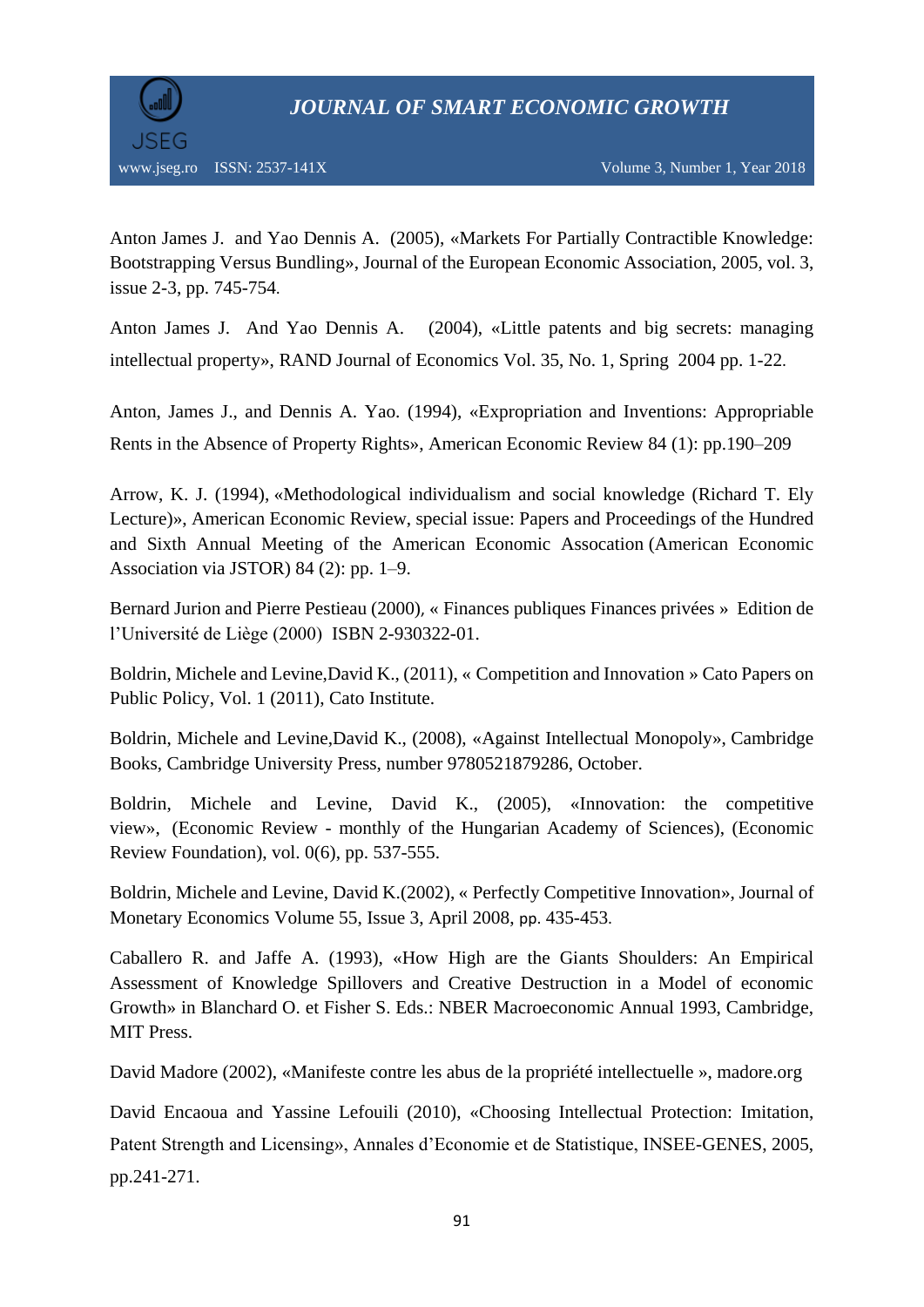

Dixit A. and Stiglitz J. (1977), «Monopolistic Competition and Optimum Product Diversity», American Economic Review, Vol. 67, pp. 297-308.

Emeric Henry and Carlos J. Ponce (2011), «Waiting to Imitate: On the Dynamic Pricing of Knowledge», Journal of Political Economy, Vol. 119, No. 5 (October 2011), pp. 959-981.

Emeric Henry and Francisco Ruiz-Aliseda, (2016), [«Keeping Secrets: The Economics of](https://ideas.repec.org/a/aea/aejmic/v8y2016i3p95-118.html)  [Access Deterrence»](https://ideas.repec.org/a/aea/aejmic/v8y2016i3p95-118.html), [American Economic Journal: Microeconomics,](https://ideas.repec.org/s/aea/aejmic.html) American Economic Association, vol. 8(3), pp. 95-118, August.

Emeric Henry and Carlos J. Ponce, (2011), [«Waiting to Imitate: On the Dynamic Pricing of](https://ideas.repec.org/a/ucp/jpolec/doi10.1086-662721.html)  [Knowledge»](https://ideas.repec.org/a/ucp/jpolec/doi10.1086-662721.html), [Journal of Political Economy,](https://ideas.repec.org/s/ucp/jpolec.html) University of Chicago Press, vol. 119(5), pp. 959- 981.

Gallini N. (1992), «Patent Policy and Costly Imitation», RAND Journal of Economics, Vol.23, pp.52-63.

Gilbert R. and Shapiro C. (1990), «Optimal Patent Length and Breadth», RAND Journal of Economics, Vol.21, pp.106-112.

Grossman G.M. and Helpman E. (1991, a), «Quality Ladders and Product Cycles», Quarterly Journal of Economics, Vol. CVI, issue 2, No. 425, may, pp. 557-586.

Grossman G.M. and Helpman E. (1991, b), «Quality Ladder in the Theory of Growth», Review of Economic Studies, Vol. 58, pp. 43-61.

Hotelling H. (1929), «Stability in Competition», Economic Journal, Vol. 39, No. 153, pp. 41- 57.

Howard F. Chang (1995), « Patent scope, antitrust policy, and cumulative innovation» The RAND Journal of Economics Vol. 26, No. 1 (Spring, 1995), pp. 34-57.

Hunt R. M. (1999), «Nonobviousness and the Incentive to Innovate: An Economic Analysis of Intellectual Property Reform», Federal Reserve Bank of Philadelphia, Working Paper No. 99- 3.

Jerry R. Green and [Suzanne Scotchmer](https://econpapers.repec.org/RAS/psc49.htm) (1995), «On the Division of Profit in Sequential Innovation», [RAND Journal of Economics,](https://econpapers.repec.org/article/rjerandje/) 1995, vol. 26, issue 1, pp. 20-33.

Joseph E. Stiglitz (2013), « patents had devastating real-world implications, because they kept the prices for the diagnostics artificially high », NYTimes, 14 Juillet 2013.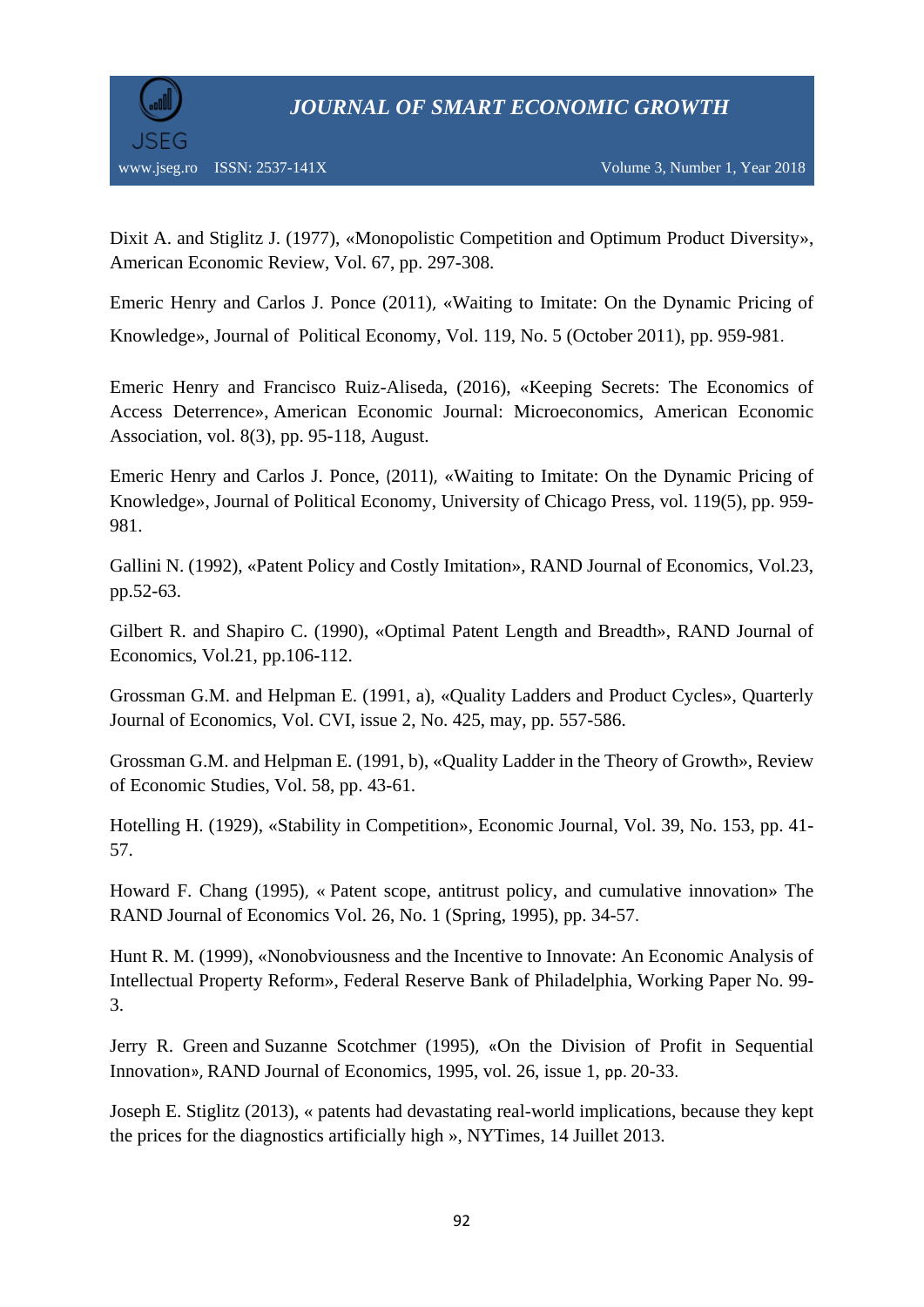

Joseph E. Stiglitz (2008), «Economic Foundations of Intellectual Property Rights», 57 Duke Law Journal pp. 1693-1724.

Judd K. (1985), «On the performance of patents», Econometrica, Vol. 53, pp. 567- 585.

Klaus Kultti and Tuomas Takalo & Juuso Toikka, (2005), [«Patents Hinder](https://ideas.repec.org/p/wpa/wuwpio/0503015.html)  [Collusion»](https://ideas.repec.org/p/wpa/wuwpio/0503015.html), [Industrial Organization](https://ideas.repec.org/s/wpa/wuwpio.html) 0503015, EconWPA.

Klemperer P. (1990), «How brod shoul the scope of patent be?», RAND Journal of Economic, Vol. 21, pp. 113-130.

Koléda G. (2001) « Le brevet pour l'innovation au service de la croissance », Doctorat en Sciences Économiques – Université Paris I Panthéon-Sorbonne.

Koléda G. (2005), « La valeur de la protection des brevets français appréciée par leurs renouvellements » Économie et Prévision n°168 2005-2.

La Manna M. (1992), «Optimal Patent Life vs. Optimal Patentability Standards», International Journal of Industrial Organization, Vol. 10, pp. 81-89.

Levin, A. et Lin, C. F. (1992). `«Unit Root Test in Panel Data: Asymptotic and Finite Sample Properties', University of California at San Diego, Discussion Paper No. 92-93.

Levin, A. et Lin, C. F. (1993). `«Unit Root Test in Panel Data: New Results», University of California at San Diego, Discussion Paper No. 93-56.

Levin, R. (2002), «Testimony before the FTC-DOJ Joint Hearings on Competition and Intellectual Property Law», Washington, D.C., February 6, 2002.

Li C-W. (2000a), «Endogenous vs. semi-Endogenous Growth in a two-R&D-sector Model», Economic Journal, Vol.110, pp.109-122.

Li C-W. (2000b), «Growth and Scale Effects: The Role of Knowledge Spillovers», Working Paper Department of Economics University of Glasgow (juillet 2000).

Li C-W. (2001), «On the Policy Implications of Endogenous Technological Progress», The Economic Journal, Vol. 111, pp. 164-179.

Mansfield E., Schwartz M. et Wagner S. (1981), «Imitation costs and Patents», The Economic Journal, Vol.91, pp.907-918.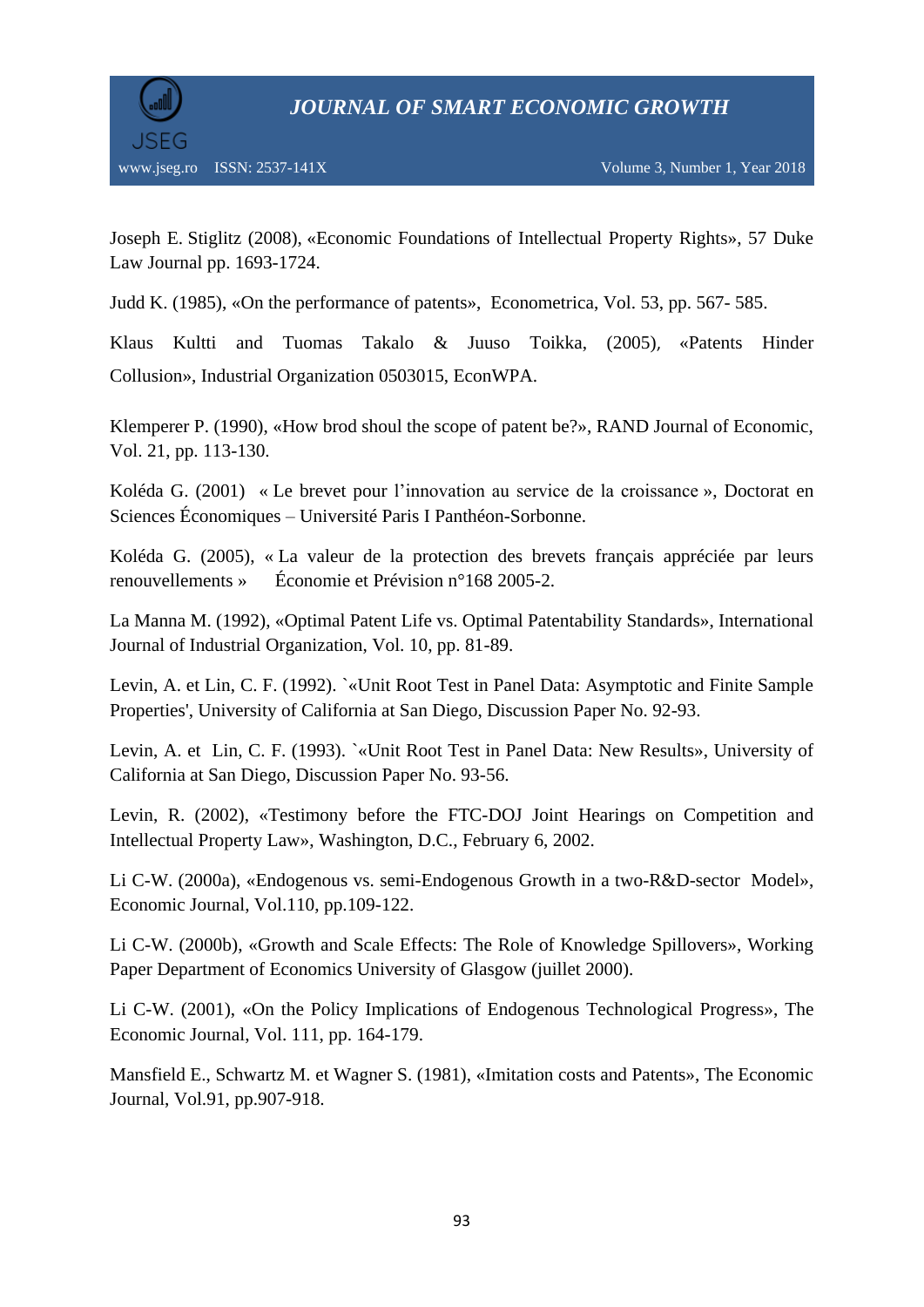

Matutes C. Regibeau P. and Rockett K., (1996). [«Optimal Patent Design and the Diffusion of](https://ideas.repec.org/a/rje/randje/v27y1996ispringp60-83.html)  [Innovations»](https://ideas.repec.org/a/rje/randje/v27y1996ispringp60-83.html), [RAND Journal of Economics,](https://ideas.repec.org/s/rje/randje.html) The RAND Corporation, vol. 27(1), pages 60-83, Spring.

Michel P. and Nyssen J. (1998), «On Knowledge Diffusion, Patents Lifetime and Innovation Based Endogenous Growth», Annales d'Economie et de Statistiques, Vol. 49/50, pp. 79-103.

Nancy Gallini and Suzanne Scotchmer (2001), « Intellectual Property: When Is It the Best Incentive System? » [Innovation Policy and the Economy, Volume 2,](https://econpapers.repec.org/bookchap/nbrnberbk/jaff02-1.htm) 2002, pp 51-78

Nordhaus W. (1969), Invention, Growth and Welfare: A theoretical treatment of technological Change, Cambridge, Mass.: M.I.T. Press.

Nordhaus W. (1972), «The optimal life of patent: reply», American Economic review, vol. 62, pp. 428-431.

North D. (1990), Institutions, Institutional Change and Economic Performance, Cambridge University Press, Cambridge.

O'Donoghue T., Scotchmer S. and Thisse J.-F. (1998), «Patent Breadth, Patent Life, and the Pace of Technological Progress», Journal of Economics & Management Strategy, Vol. 7, No. 1, pp. 1-32.

Pakes A. et Schankerman M. (1984), «The Rate of Obsolescence of Patents, Research Gestation Lags, and the Private Rate of Return to Research Resources», in Griliches Z. ed., R&D, patents and productivity, Chicago, University of Chicago Press, pp.73-88.

Reinganum J. (1989), «The Timing of Innovation: Research, Development and Diffusion», dans Schmalensee R. et Willig R. eds., Handbook of Industrial Organization, volume 1, chapitre 14, Elsevier Science Publishers.

Romer P. (1990), «Endogenous Technological Change», Journal of Political Economy, Vol.98, pp.71-102.

Schankerman M. and Pakes A. (1986), «Estimates of the Value of Patent Rights in European Countries during the post-1950 Period», The Economic Journal, Vol.96, pp. 1052-1076.

Scherer F. (1972), «Nordhaus' Theory of optimal patent life: a geometric reinterpretation», American Economic review, vol. 62, pp. 422-427.

Segerstrom P. (1991), «Innovation, Imitation and Economic Growth», Journal of Political Economy, Vol.99, pp. 807-827.